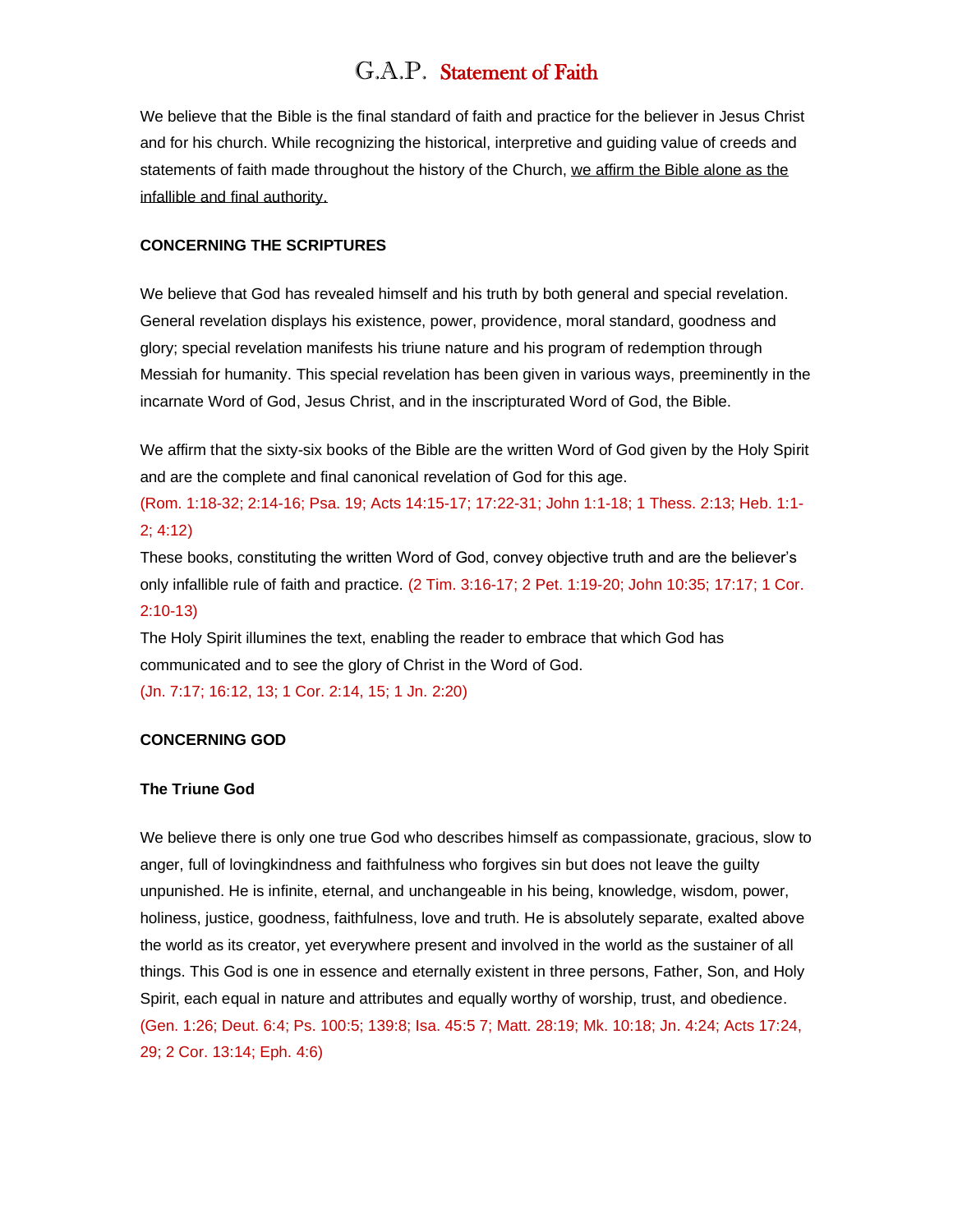#### **God the Father**

God the Father, the first person of the Trinity, decrees and works all things according to his own purpose and for his own glory, being sovereign in creation, providence, and redemption. He created the universe out of nothing. He continually sustains, directs and governs all creatures and events, accomplishing this without being the author or approver of sin nor minimizing human responsibility. He has graciously chosen the elect from all eternity, he saves from sin all who come to him through Jesus Christ, and he personally relates to his children as their Father. (Ps. 145:8, 9; 1 Chr. 29:11; Ps. 103:19; Jn. 1:18; Rom. 11:33; 1 Cor. 8:6; Eph. 1:3 6; Heb. 4:13; 1 Pet. 1:17)

### **God the Son**

Jesus Christ is the incarnation of the eternal second person of the Trinity. He is the Son of God and the virgin-born Son of Man. He came as the God-Man to reveal God, redeem human beings, and will as Messiah rule over God's kingdom.

(Ps. 2:7 9; Isa. 7:14; 9:6; Jn. 1:1, 3, 18, 29; 10:36; 1 Jn. 1:3)

In the incarnation he is both fully God and fully human without sin, possessing two natures in one person. By his obedient life, miraculous ministry, and substitutionary death, he brings salvation to humanity. He rose bodily from the dead on the third day, the resurrection confirming the Father's acceptance of his atoning work on the cross and bringing resurrection to eternal life to all believers. He ascended into heaven and sat down at the Father's right hand, and he now performs the intercessory aspect of his high priestly work for believers.

(Jn. 1:14, 29; Rom. 3:24 26; 2 Cor. 5:18-21; Phil. 2:5-11; Col. 2:9; Heb. 1:3; 4:15; 7:26; 10:5-10; 1 Pet. 2:21 24; 1 Jn. 2:2; 4:10)

Christ is the only mediator between God and humanity, the head of his Body the Church, the coming Messiah and king, and the final judge of both believers and unbelievers. (Isaiah. 53:10; Lk. 1:31 33; Jn. 5:27 29; 2 Cor. 5:10; Eph. 1:22, 23; Col. 1:18; 1 Tim. 2:5; Heb. 7:25; Rev. 20:11-15)

#### **God the Holy Spirit**

The Holy Spirit, the eternal third person of the Trinity, is active in creation, the incarnation, the writing of Scripture, and the work of salvation. (Gen. 1:2; Matt. 1:18; Jn. 3:5-7; 2 Pet. 1:20, 21) Coming from the Father and the Son at Pentecost, he initiated the Church. He convicts unbelievers of sin. He indwells all believers, regenerating them, and exercises his ministries of sealing, sanctification, instructing, transforming into the likeness of Christ, and empowering for service. He gives spiritual gifts which are to be used according to biblical guidelines to build up the Church and to glorify Christ. He is the agent of Spirit baptism which incorporates believers into the Church at their conversion. This fact will be made evident by the outward appearance of the fruits of the Spirit in love. (Jn. 14:16, 17; 15:26; 16:7-9; Acts 1:5; 2:4; 1 Cor. 12:13; 2 Cor. 3:18; Eph. 2:22)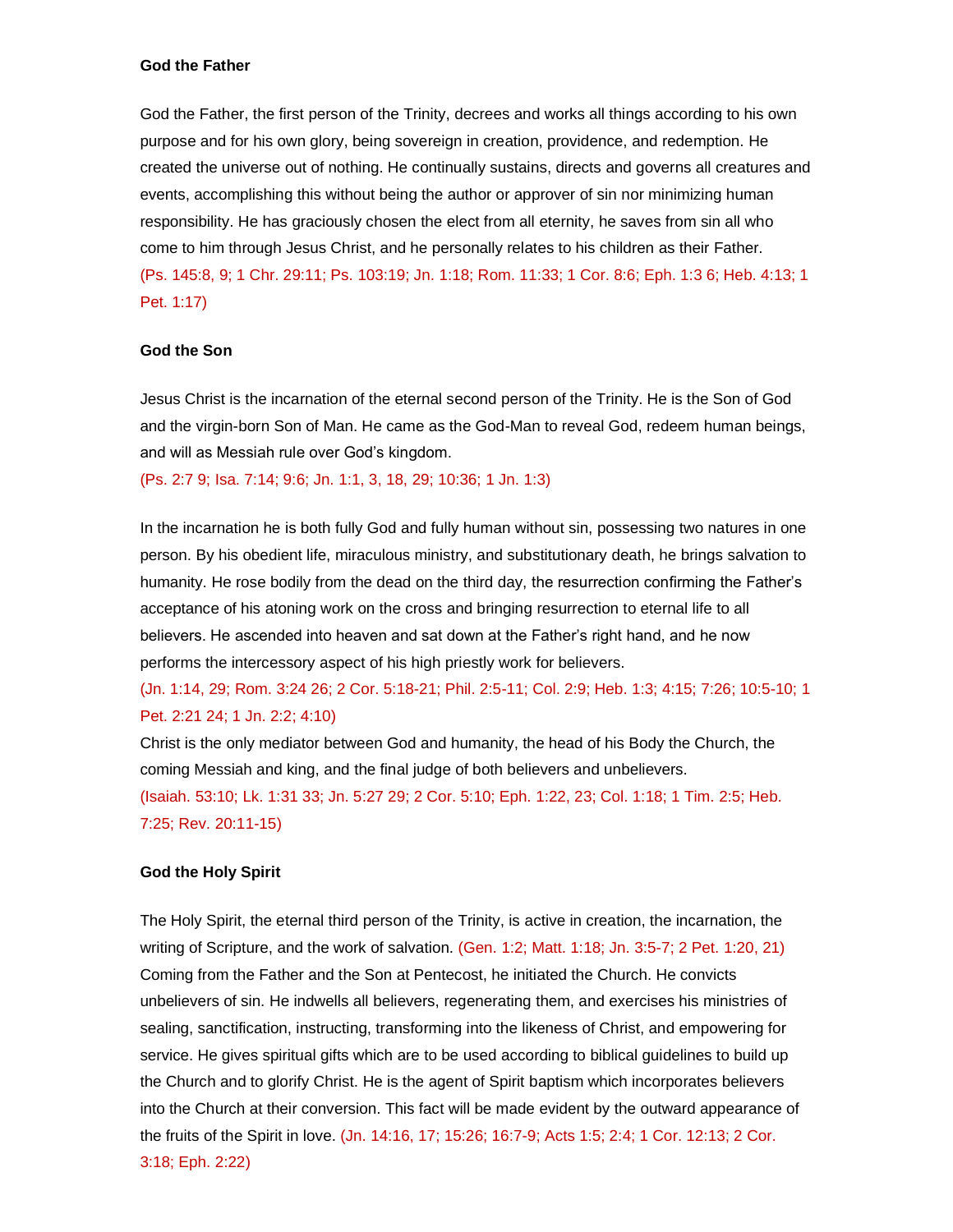#### **CONCERNING HUMANITY AND SIN**

We believe God created Adam and Eve and all humanity in his image with the intention that they should glorify God, enjoy his fellowship, and fulfill his purpose on the earth. Created with integrity and without sin, our first parents fell into sin by disobeying the will of God. As a result of identification in Adamic sin and individual acts of sinning the human race is dead in sin, separated from God and subject to his wrath. While all people have dignity as the image of God, they are inherently sinful and hopelessly lost apart from divine grace and salvation in Jesus Christ. (Gen. 1:26 28; 2:15 25; 3:1-19; Jn. 3:36; Rom. 3:23; 5:12-19; 6:23; 1 Cor. 2:14; Eph. 2:1-3; 1Jn. 1:8)

# **CONCERNING SALVATION**

We believe that the death of Jesus on the cross is the perfect sacrifice for sin. His substitutionary work satisfied divine justice and is the propitiation of, or appeasement for, the wrath of God for the sins of the whole world. (Isa. 53:1-13; Jn. 10:27-29; Rom. 3:24; 5:8, 9; 8:38, 39; 2 Cor. 5:18- 21; Gal. 2:16; Eph. 1:7; 2 Pet. 1:3; 1 Jn. 4:10) Through his death and resurrection, we are redeemed from sin, reconciled to God, justified by grace alone through faith alone, adopted into the family of God, and regenerated by the Holy Spirit. Salvation is appropriated by personal conversion, consisting of repentance from sin and trust in God's provision in Christ, resulting in full forgiveness of sin and new life with Christ. (Jn. 1:12; 3:5, 7, 16; Acts 16:31; Rom. 8:1-4, 29, 30; 10:8-13; Eph. 1:4, 5; 2:8-10; 2 Thess. 2:13, 14; Heb. 11:6)

Salvation results in righteous living. Believers will grow in Christ-likeness as they keep in step with the Holy Spirit and live in obedience to the Word of God. They are kept by the power of God through faith and will persevere to the end, culminating in their glorification at Christ's coming. (Jn. 5:24; 10:28; Rom. 8:35-39; 1 Cor. 6:19, 20; 2 Cor. 3:18; Eph. 2:10; 5:17-21; Phil. 2:12, 13; Col. 3:16; 2 Pet. 1:3-10; 1 Jn. 3:2, 3) {updated February 2, 2010}

#### **CONCERNING THE CHURCH**

The Church is the people of God, initiated at Pentecost and completed at the return of Christ who is its head. The mission of the Church is to glorify God by worshiping corporately, building itself up as a loving, faithful community by instruction of the Word, observing the biblical sacraments, communicating the gospel and making disciples of all peoples. (Matt. 16:18; Acts 1:4, 5; 11:15; 2:46, 47; 1 Cor. 12:13; Rom. 12:4-21; Eph. 1:22, 23; 2:1922; 3:4-6; 5:25-27; Col. 1:18; Rev. 5:9) Believers should gather together in local assemblies. They are priests before God and to one another, responsible to serve God and minister to each other. The biblically designated officers serving under Christ and leading the assembly are elders and deacons. Two ordinances have been committed to the local church and are to be administered to believers. Baptism is the immersion in water into the name of the Father, Son, and Holy Spirit. It is a biblically ordained confession of personal faith, portraying death to sin and resurrection to new life. The Lord's Supper was instituted by Christ in remembrance of him. This portrays his death, unites believers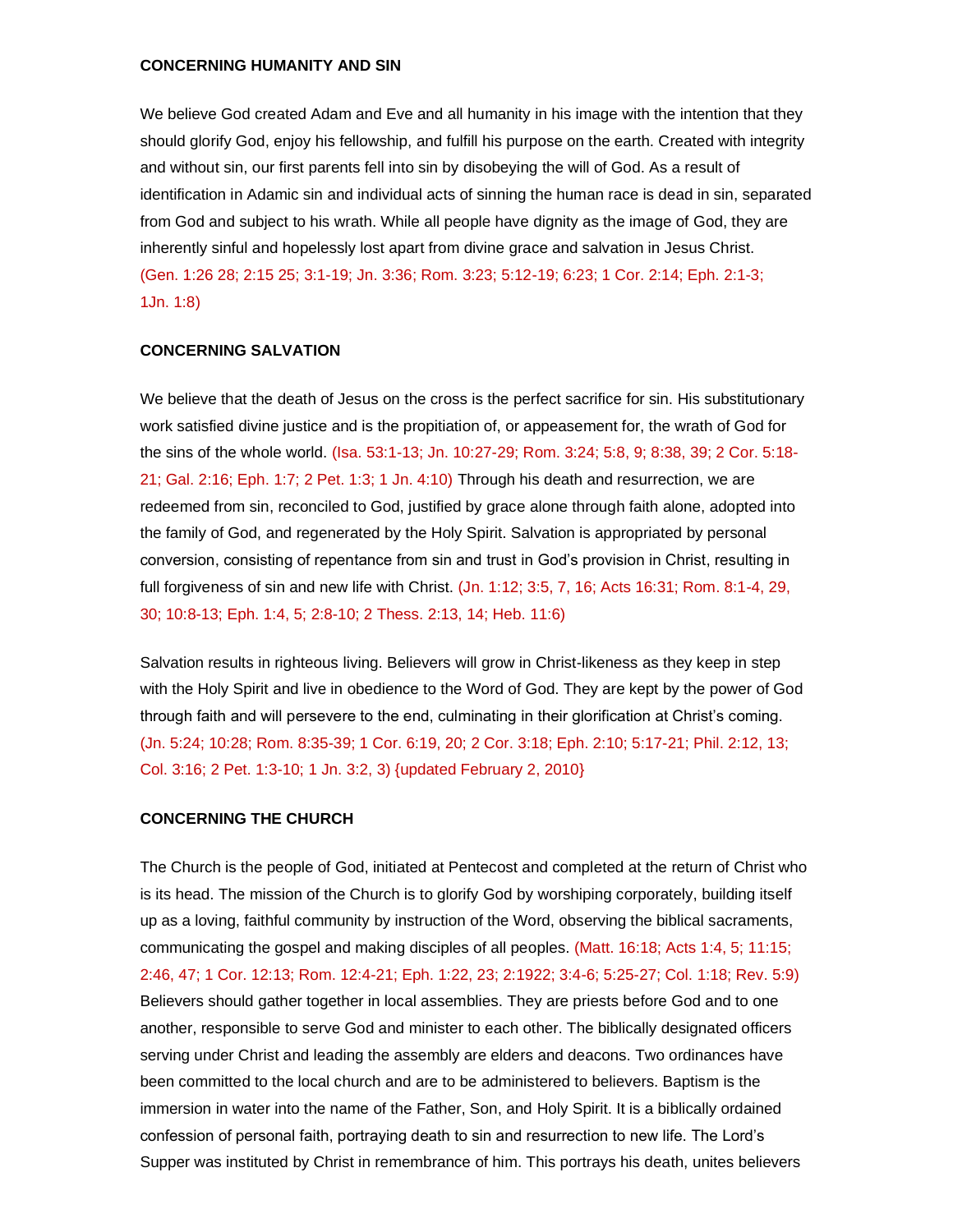in fellowship, and anticipates their participation in the marriage supper of the Lamb. These two ordinances are to be observed until the return of the Lord Jesus Christ. (Matt. 28:16 20; Luke 22:19, 20; Acts 2:41; 10:47, 48; Rom. 6:1-6; 1Cor. 11:23-29)

Also, having faith in the great commission we are to reach the entire world with the message of the Gospel of our Lord. (Matt.28:19 & Acts 1:8)

Having faith in the present ministry of the Holy Spirit by whose indwelling the Christian is enabled to live a Godly life, whose divine power is with us today providing individual gifts which operate in His will through those He selects, who have received Him. We have faith in the gifts of ministry (Apostles, Prophets, Pastors, Teachers, Evangelists and so forth) divinely given to expand, develop and grow the Kingdom ministries. (Acts 2:38 – 15:8,9; Romans 12:4-8; Eph.4:11,12)

We believe in the spiritual unity of believers in our Lord, Christ Jesus; that there is but one true Church in the Body of Christ of which the Lord Jesus is the head; that we, His servants, fit jointly together for the service of His continuing ministry. We firmly hold that His true Church is without divisions of any kind. (Ephesians 3:20,21—4:1-16)

### **CONCERNING LAST THINGS**

We believe that at death, the spirits of believers pass immediately into the presence of Christ and there remain in joyful fellowship awaiting their bodily resurrection. The spirits of unbelievers are in misery and torment as punishment for sin awaiting their bodily resurrection.

\_\_\_\_\_\_\_\_\_\_\_\_\_\_\_\_\_\_\_\_\_\_\_\_\_\_\_\_\_\_\_\_\_\_\_\_\_\_\_\_\_\_\_\_\_\_\_\_\_\_\_\_\_\_\_\_\_\_\_\_\_\_\_\_\_\_\_\_\_\_\_\_

(Dan. 12:2; Lk. 16:22, 23; 23:43; 2 Cor. 5:8; Phil. 1:21-26; 3:10, 11, 21; Rev. 20:11-15

# **{From Western Theological Seminary}**

This age will culminate in the rapture of believers and the tribulation, followed by the return of Christ in glory with his saints to the earth to destroy his enemies, to initiate the millennium, and to restore Israel as a nation in fulfillment of Old Testament prophecy. [\(Deut. 30:1-10;](http://www.gnpcb.org/esv/search/?q=Deut.%2030:1-10) [Isa. 11:1-](http://www.gnpcb.org/esv/search/?q=Isa.%2011:1-16;%2065:17-25) [16; 65:17-25;](http://www.gnpcb.org/esv/search/?q=Isa.%2011:1-16;%2065:17-25) [Ezek. 36:22-38; 37:21-28;](http://www.gnpcb.org/esv/search/?q=Ezek.%2036:22-38;%2037:21-28) [Dan. 9:27; 12:1;](http://www.gnpcb.org/esv/search/?q=Dan.%209:27;%2012:1) [Jn. 14:2, 3;](http://www.gnpcb.org/esv/search/?q=Jn.%2014:2,%203) [Acts 1:4-8;](http://www.gnpcb.org/esv/search/?q=Acts%201:4-8) [Rom. 14:10-](http://www.gnpcb.org/esv/search/?q=Rom.%2014:10-12) [12;](http://www.gnpcb.org/esv/search/?q=Rom.%2014:10-12) [1 Cor. 3:11-15; 15:51-53;](http://www.gnpcb.org/esv/search/?q=1%20Cor.%203:11-15;%2015:51-53) [2 Cor. 5:10;](http://www.gnpcb.org/esv/search/?q=2%20Cor.%205:10) [1 Thess. 4:13-17;](http://www.gnpcb.org/esv/search/?q=1%20Thess.%204:13-17) [Tit. 2:11-13;](http://www.gnpcb.org/esv/search/?q=Tit.%202:11-13) [Rev. 3:10; 16:1-21;](http://www.gnpcb.org/esv/search/?q=Rev.%203:10;%2016:1-21;%2019:1-21;%2020:1-6)  [19:1-21; 20:1-6\)](http://www.gnpcb.org/esv/search/?q=Rev.%203:10;%2016:1-21;%2019:1-21;%2020:1-6)

At the close of Messiah's millennial reign, the devil, his demons, and the unbelieving dead will be judged and committed to eternal conscious punishment in hell. God will create a new heaven and new earth where all his people will dwell eternally in his presence, giving worship and service to him to whom belongs all glory.

[\(Mk. 9:43-48;](http://www.gnpcb.org/esv/search/?q=Mk.%209:43-48) [Matt. 25:31-46;](http://www.gnpcb.org/esv/search/?q=Matt.%2025:31-46) [1 Cor. 15:24-28;](http://www.gnpcb.org/esv/search/?q=1%20Cor.%2015:24-28) [2 Thess. 1:9;](http://www.gnpcb.org/esv/search/?q=2%20Thess.%201:9) [2 Pet. 3:10-13;](http://www.gnpcb.org/esv/search/?q=2%20Pet.%203:10-13) [Rev. 20:11-15; 21:1-4; 22:5, 11\)](http://www.gnpcb.org/esv/search/?q=Rev.%2020:11-15;%2021:1-4;%2022:5,%2011)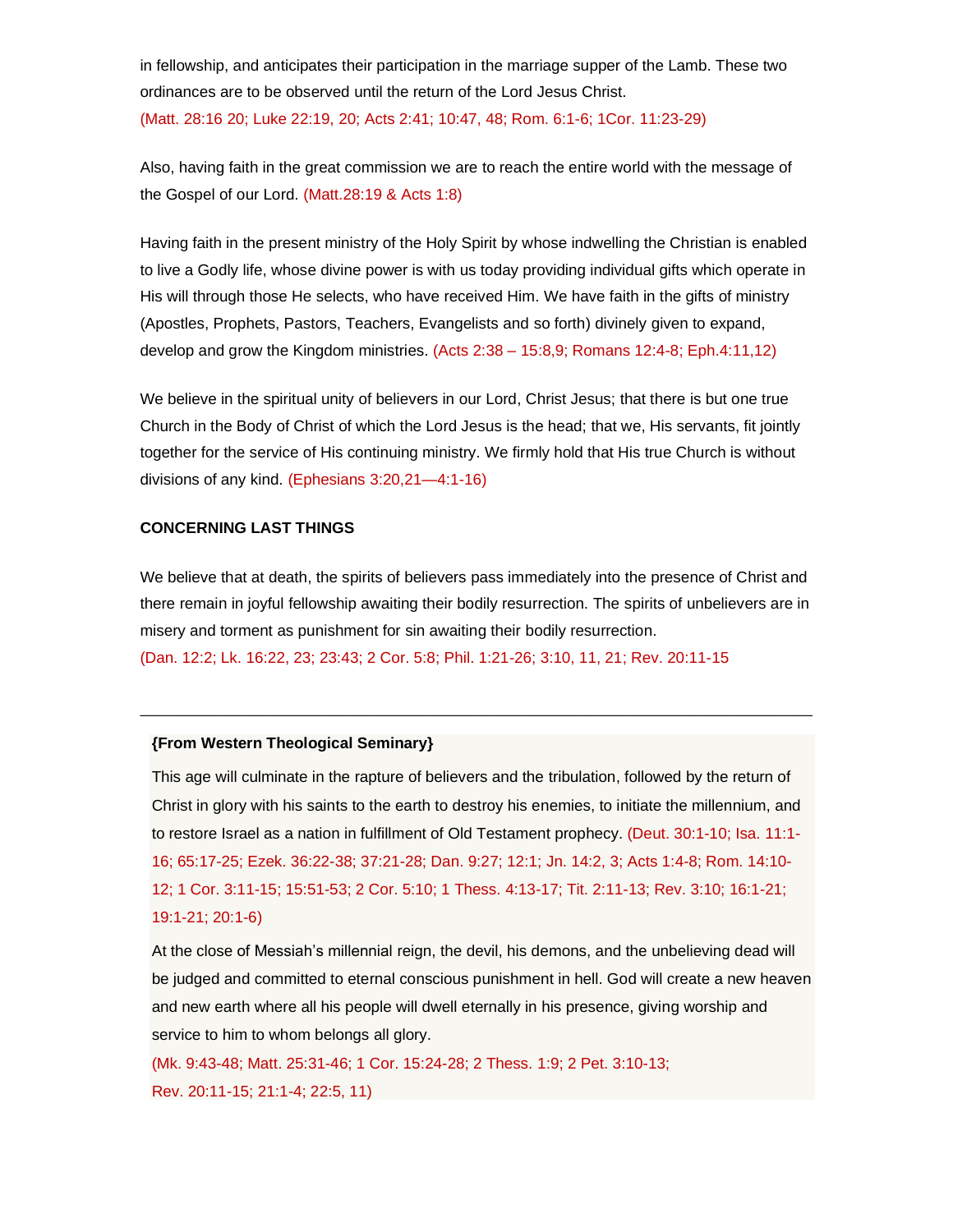**The Final Judgment** (motivation & justification for G.A.P. Ministry) Matthew 25: 31-46

"But when the Son of Man comes in his glory, and all the angels with him, then he will sit upon his glorious throne.

All the nations will be gathered in his presence, and he will separate the people as a shepherd separates the sheep from the goats.

He will place the sheep at his right hand and the goats at his left.

"Then the King will say to those on his right, 'Come, you who are blessed by my Father, inherit the Kingdom prepared for you from the creation of the world.

For I was hungry, and you fed me. I was thirsty, and you gave me a drink. I was a stranger, and you invited me into your home.

I was naked, and you gave me clothing. I was sick, and you cared for me. **I was in prison,** and you visited me.'

"Then these righteous ones will reply, 'Lord, when did we ever see you hungry and feed you? Or thirsty and give you something to drink?

Or a stranger and show you hospitality? Or naked and give you clothing?

When did we ever see you sick or in prison and visit you?'

"And the King will say, 'I tell you the truth, when you did it to one of the least of these my brothers and sisters, you were doing it to me!'

"Then the King will turn to those on the left and say, 'Away with you, you cursed ones, into the eternal fire prepared for the devil and his demons.

For I was hungry, and you didn't feed me. I was thirsty, and you didn't give me a drink.

I was a stranger, and you didn't invite me into your home. I was naked, and you didn't give me clothing. I was sick and **in prison**, and you didn't visit me.'

"Then they will reply, 'Lord, when did we ever see you hungry or thirsty or a stranger or naked or sick or in prison, and not help you?'

"And he will answer, 'I tell you the truth, when you refused to help the least of these my brothers and sisters, you were refusing to help me.'

"And they will go away into eternal punishment, but the righteous will go into eternal life."